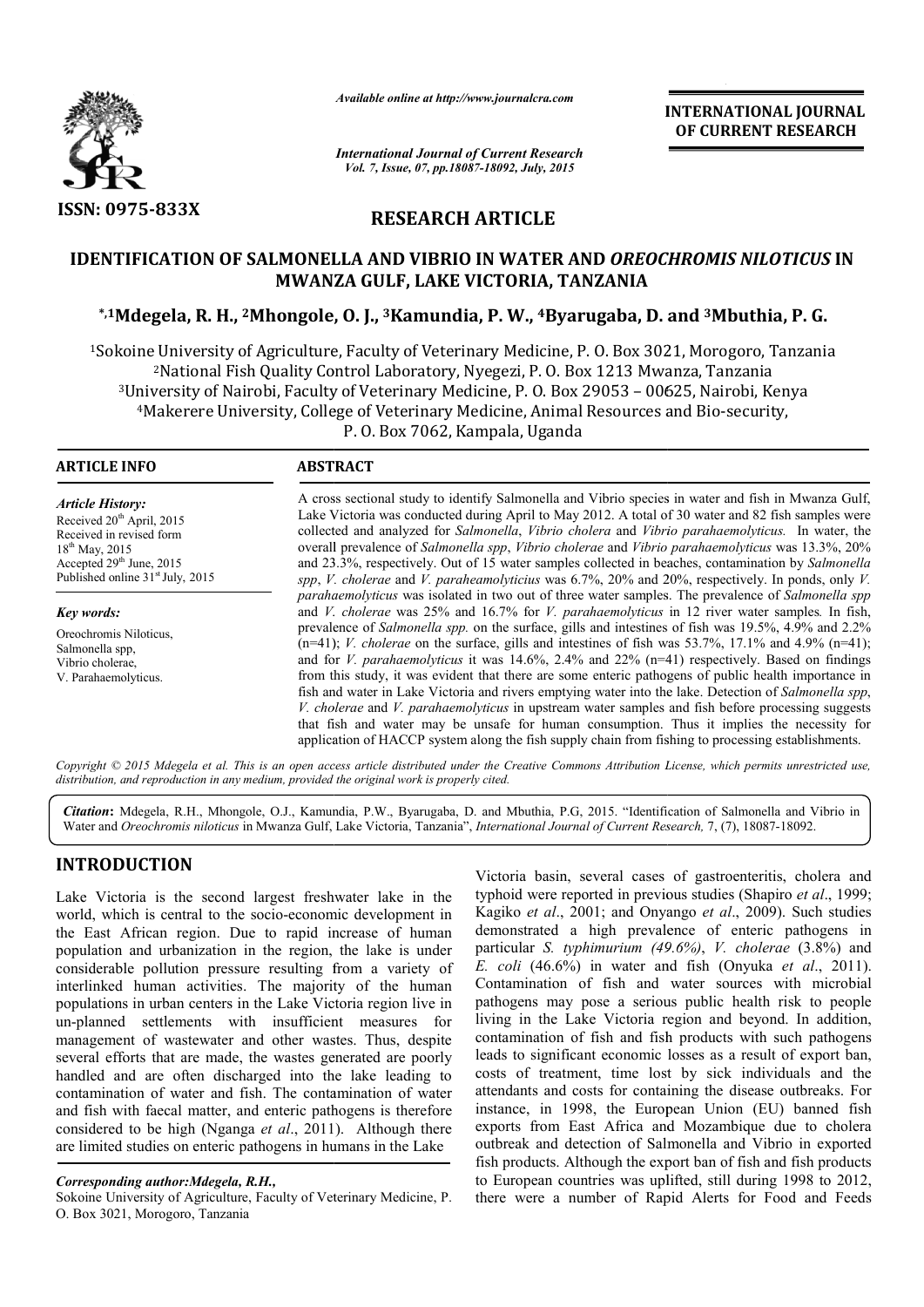(RASFF) notifications that resulted in border rejections of fish products to various EU countries. Whereas eight notifications were due to *Salmonella* spp. in Nile perch exported to EU countries, three were due to high counts of *Enterobacteriae,*  one due to high counts of Thermotolerant coliform and two due to bad hygiene (ECFVO 2006; 2011). Given the magnitude of exported products and the current fishing and handling practices together with the poor hygienic environment of the beaches, reported alerts are considered few. This is as a result of a well established quality control system focusing on handling and processing of fish for the export markets based on the European Union Directive on Hygiene (91/493/EEC). On the other hand, a well established quality control system does not exist in the Lake Victoria basin for fish and fish products that are consumed locally or regionally and this poses a danger to the health of consumers (Ogwan'g *et al*., 2005). Despite that, limited studies have been conducted to concurrently determine the microbial contamination in fish and water in Mwanza gulf. The fact that fish and fish products from Lake Victoria attract both local and International markets; and that inhabitants relay on this type of water for drinking and other domestic purposes, identification of hazards and eventually risk assessments associated with these products is important. This study was therefore designed to determine the extent and magnitude of enteric pathogens contamination in rivers, beaches and lake water as well as in captured fish before being processed in an attempt to generate knowledge for improvement of risk assessment models and their management.

### MATERIALS AND METHODS

#### *Collection of water and fish samples*

Water and fish samples were collected in May 2012 during the end of rain season. Water samples were collected from Lake Victoria, Mwanza Gulf and rivers entering the lake and aquaculture fish farm. Four rivers (Nyashishi, Butimba, Nyakurunduma and Mirongo near Kirumba fish market; five beaches or landing sites (Shede-Fish factory area at igogo industrial area, Mwanza urban water and sewerage authority (MWAUWASA) - Butuja wastewater stabilization ponds at ilemela industrial area, Old Igombe fish landing site, Kigongo ferry and Maganga beach), (Mdegela *et al*., 2014); and one aquaculture farm own by Fisheries Education and Training Agency (FETA) (Figure 1). A total of 30 water samples from these sites were collected. Out of the 30 samples, a total of 12 samples (1 at 100m before inshore, 1 at inshore (0m), and 1 at 500m offshore) were collected from the 4 rivers. A total of 15 water samples (1 at inshore (0m), 1 at 100m and 1 at 500m offshore) from five beaches (fish landing sites) were collected. The remaining three (3) samples were collected from the aquaculture farm. Water samples were aseptically collected by using sterile autoclaved 250 ml bottles from the water surface. Collected water samples were placed in a cool box with ice and delivered to the laboratory within 6 hours of collection for analysis. Fish samples were fished from Nyamiruguyu, Nyamisi and all were procured from Maganga beach at Nyegezi bay.

A total of 82 live fish (Nile tilapia) ranging from 200g to 1000g were collected and used in the study. From each fish; gills,

intestine and kidney were collected for laboratory analysis. Samples were examined for *Salmonella* spp (41 fish samples) and pathogenic *Vibrio* spp (41 fish samples). Samples of gills, intestines and swabs from the kidney were collected and placed in enrichment/transport media (Buffered Peptone Water (BPW – CM0509) for Salmonella and Alkaline Peptone Water (APW - CM1028) for Vibrio spp.).

#### Detection of Salmonella

Detection of *Salmonella* was done according to TZS122:2007- ISO6579:2002/Amd.1:2007. 100mL of BPW surface washing and swabs of kidney placed in 10ml of BPW were incubated at 37°C for 24 hours. Weight of intestines, gills and equivalent volume of BPW was added; and water samples (25mL equivalent to 25g was weighed and added 225mL BPW) to make  $1/10$  dilution, then mixed and incubated at  $37^{\circ}$ C for 24 hours. Subsequent steps described in the test procedure (TZS122:2007-ISO6579:2002/Amd.1:2007) were followed. Rappaport Vassiliadis medium (RV-CMCM0866), Xylose Lysine Desoxycholate (XLD) Agar (CM0469) and Bismuth Sulfite Agar (BSA-CM0201) selective plating media , Nutrient agar (NA-CM) and Triple Sugar Iron Agar (TSI-CM0277) were used. Suspected positive isolates were serotyped confirmed by slide agglutination with homologous Salmonella O and H group antisera (Statens Serum Institute, Copenhagen, Denmark).

#### *Detection of Vibrio cholerae and Vibrio parahaemolyticus*

Detection of pathogenic *Vibrio* spp. was done in accordance to TZS733:2002: Examination for *V. cholerae* in food stuffs and TZS 127:2006 for detection and isolation of *V. parahaemolyticus*. One hundred mls of surface washing (APW), Intestines and gills were weighed and added with equivalent volume of APW, swabs of kidney were put in 10 mL BPW; (25mL equivalent to 25g was weighed and added 225mL BPW) to make  $1/10$  dilution, all were incubated at  $37^{\circ}$ C for 24 hours for enrichment. The enrichment culture was streaked on to selective Thiosulfate Citrate Bile Salts Sucrose (TCBS Agar -CM0333) plates and incubated overnight at  $37^{\circ}$ C for 18 hours.

Purification of suspected yellow colonies for *V. cholera* in TCBS was done by streaking onto Saline TSI Plates then incubated at 37°C for 24 hours. Well isolated colonies were inoculated in Saline TSI slopes. Yellow colour in Saline TSI slopes without gas production was reported as presumptive positive *V. cholera* per 25ml*.* The suspected green colonies of *V. parahaemolyticus* were streaked onto Saline NA plates and incubate at 37°C for 18- 24 hours. After incubation, colonies were examined using Gram staining and subjected to further tests that included oxidase, indole and biochemical (Saline TSI) tests. The presumptive positive results for *V. parahaemolyticus* were based on the appearance of biochemical reaction characteristic colour on saline TSI that appeared yellow butt and red slant without gas production.

#### Data analysis

Data were analyzed using the SPSS; PASW Statistics 18 (2009) statistics software (IBM SPSS). Proportions of samples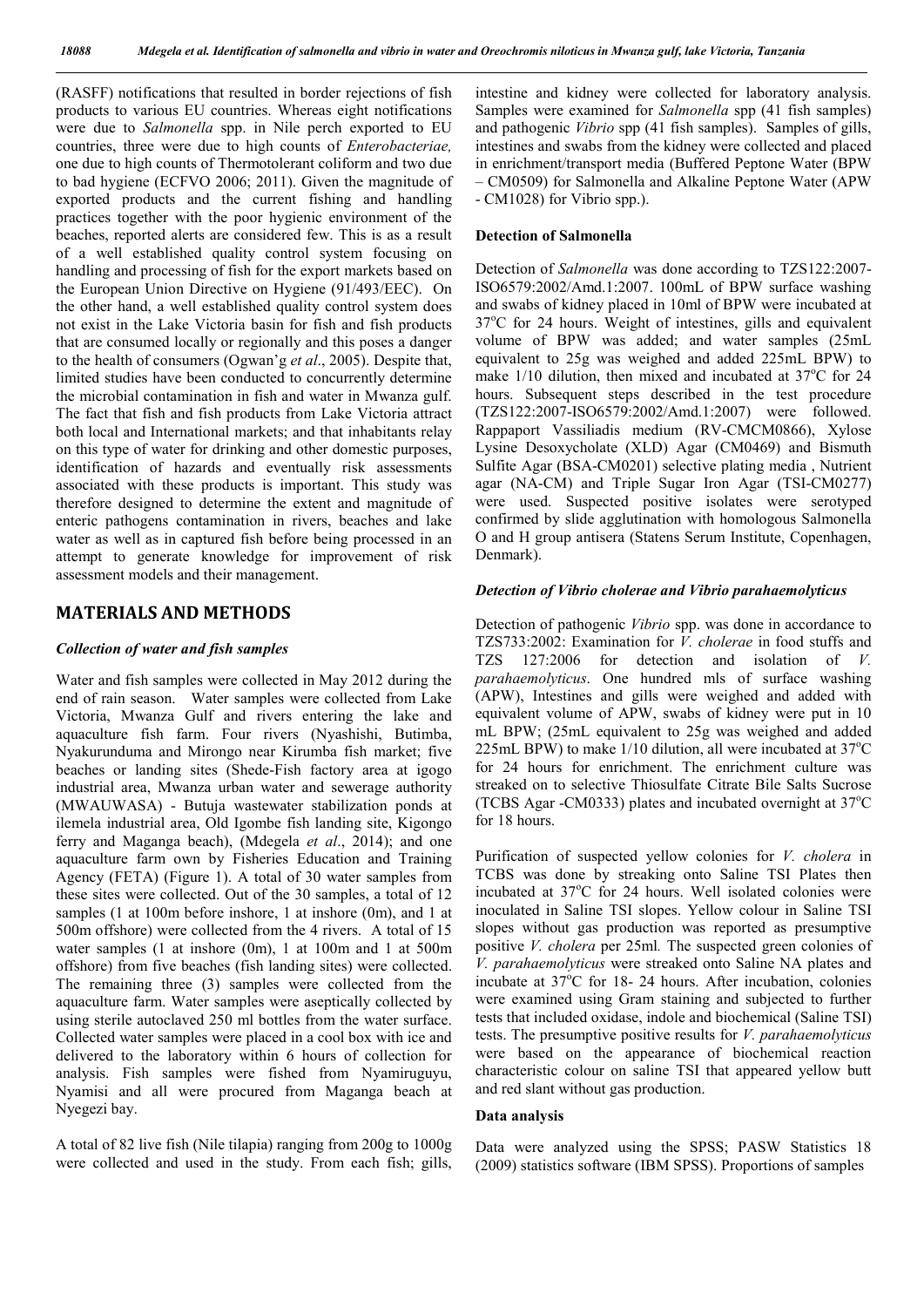Table 1. Distribution of pathogens stratified by type of water body

| Pathogen            | Overall $(N=10)$ |  | Beach* $(N=5)$ |  | Rivers** $(N=4)$ |   | Pond $(N=1)$ |  |
|---------------------|------------------|--|----------------|--|------------------|---|--------------|--|
|                     | $\frac{0}{0}$    |  | $\frac{0}{0}$  |  | $\frac{0}{0}$    | n | $\%$         |  |
| Salmonella spp.     | 40               |  | 20             |  |                  |   |              |  |
| V. cholerae         | 60               |  | 60             |  |                  |   |              |  |
| V. parahaemolyticus | 50               |  | 60             |  |                  |   | .00          |  |

**Key: Key:** 

 $Beach* = Entails 0m$  inshore

River\*\* = Entails 100m before entrance into the lake (before inshore)

N = Total number of the type of water body sampled

 $n =$ Total number of positive samples

 $%$  = Percentage positive

#### Table 2. Overall prevalence of pathogens stratified by distance from inshore

| Distance of sampling site from inshore | 100m before<br>Inshore | Inshore<br>(0m) | 100m<br>offshore | 500 <sub>m</sub><br>offshore | $Pond***$ | Total | $\frac{0}{0}$ |
|----------------------------------------|------------------------|-----------------|------------------|------------------------------|-----------|-------|---------------|
| Number of samples                      |                        |                 |                  |                              |           | 30    |               |
| Salmonella spp                         |                        |                 |                  |                              |           |       | 133           |
| Vibrio cholera                         |                        |                 |                  |                              |           |       | 20            |
| V. parahaemolyticus                    |                        |                 |                  |                              |           |       | 16.6          |

\*\*\* Undefined distance





contaminated with microbial pathogens were reported in % and further analysed using  $\chi^2$  test. An alpha level of significance of 0.05 was used through out the analysis for testing levels of significance.

#### RESULTS

Thirty water samples from 10 different sampling sites were analysed for the presence of Salmonella and pathogenic Vibrio spp. of public health importance (Table 1). Among of 10 sites contamination by *Salmonella spp.* was observed at 40%, *V. cholerae* at 60% and *V. parahaemolyticus* at 50%. Contamination of water bodies by *Salmonella spp.* and *V. cholerae* was significantly higher in rivers  $(P < 0.05)$  than in beaches (Figure 2). However, the proportion of contamination of water bodies by *V. parahaemolyticus* was comparable (*P > 0.05*) for these water bodies (Figure 2). A total of 4/30 (13.3%) *Salmonella spp.*, 6/30 (20%) of *V. cholerae* and 5/30 (16.6%) of *V. parahaemolyticus* were isolated from the water samples. *Salmonella spp.* was isolated from two rivers and inshore water samples. *Vibrio cholera* was isolated from beaches, rivers and lake water samples except in the ponds.



Fig.2. Contamination of water samples from different type of water bodies. Beach\* = Entails the  $0m$  inshore, 100 offshore and 500m inshore. River\*\* = Entails the 100m inshore, 0m inshore, 100 offshore and 500m inshore. Contamination of water bodies by *Salmonella spp.* and *V. cholerae* was significantly higher in rivers *(P < 0.05)* than in beaches. The proportion of contamination of water bodies by *V. parahaemolyticus* was comparable (*P > 0.05*).

*Vibrio parahaemolyticus* was isolated from all types of sites except from the lake at 100m and 500m offshore (Table 2, Figure 3). Water samples collected 100m before inshore (rivers) were heavily contaminated by all the three pathogens, with the highest proportion of contamination being for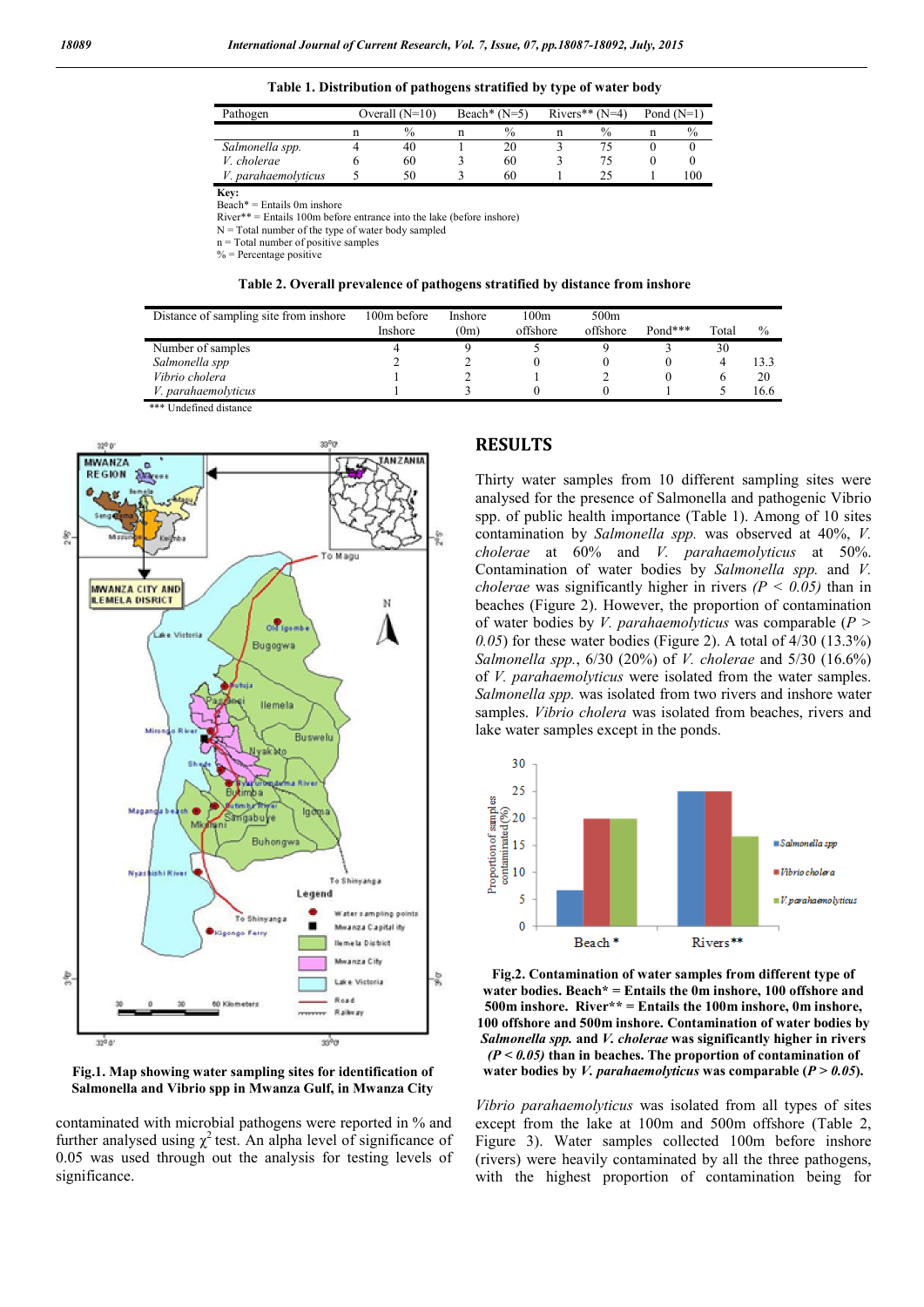*Salmonella spp*. Equally, water samples collected at 0m were positive for all three types of pathogens at equal proportions. The 100m and 500m offshore water samples were only positive for *V. cholera* (Figure 3). Only three sampling sites (Nyashishi River; Kigongo ferry and Shede) were not contaminated with at least one of the pathogens detected.



Fig.3. Prevalence of *Salmonella spp. V. cholerae* and *V. parahaemolyticus* in different sources of water. *Salmonella spp.*  was isolated from two rivers and inshore water samples. *Vibrio cholera* was isolated from beaches, rivers and lake water samples except in the ponds. *Vibrio parahaemolyticus* was isolated from all types of sites except from the lake at 100m and 500m offshore.



Fig.4. Prevalence of *Salmonella spp.*, *Vibrio cholerae* and *V. parahaemolyticus* in different organs of fish. *Salmonella Salmonella spp.*, *V. cholerae* and *V. parahaemolyticus* were isolated from the fish surface, gills and intestines. There was a significant difference (*P < 0.05*) of infections by *Salmonella spp.* between these organs. For *V. parahaemolyticus*, there was a significant difference between groups (*P < 0.05*), being highest in the intestines, followed by the surface and finally by the gills

Similarly, *Salmonella spp.*, *V. cholerae* and *V. parahaemolyticus* were also isolated from the fish surface, gills and intestines. There was a significant difference  $(P < 0.05)$  of infections by *Salmonella spp.*between these organs. It was highest on the surface, followed by the gills and lowest in the intestines (Figure 4). The same trend was observed for *V. cholerae*. For *V. parahaemolyticus*, there was a significant difference between groups ( $P < 0.05$ ), being highest in the intestines, followed by the surface and lowest in the gills (Figure 4).

### DISCUSSION

Findings in this study have shown a high prevalence of enteric pathogens of public health importance in water and fish in Mwanza Gulf of the Lake Victoria. Generally, the Lake Victoria receives large quantities of pollutants from human and industrial sources (Onyango *et al*., 2009). The major routes of such pollutants are rivers that drain from residential areas and industrial sources as well as from rainfall runoff. Rivers that drain from residential and industrial areas are contaminated by pathogens and may serve as point sources of pollution into the lake. The discharge of untreated effluents into the rivers and eventually into the lake or into the lake directly, compounded by lack of awareness of good hygiene practices, can also directly contribute to high load of pollutants (South *et al*., 2004), with potential to introduce enteric pathogens in the lake (Chaggu, 2011). Human infections caused by pathogens transmitted from contaminated fish and fish products or the aquatic environments are common. The extent of infections depends on the season, contact of people with fish and related environment, dietary habits and the immune status of the exposed individuals. *Salmonella spp, E. coli, V. cholera*, *V. parahaemolyticus* and Enterococci are among known pathogens of human and animal origin that can result from different activities along the Lake Victoria basin. These pathogens have been reported in the Lake Victoria basin and some of them being implicated in the export ban of fish products from the region (ECFVO, 2011; and Onyuka *et al*., 2011).

Based on findings from this study, most of the lake contaminations by microbial pathogens in Mwanza originate from rivers and to some extent from beaches related activities (Figure 3 and Table 2)*.* Contamination of water by *Salmonella spp.*, *V. cholera* and *V. parahaemolyticus* was evident in rivers 100m before entry into the lake and 0m at inshore. It is apparent that *Salmonella spp.* was only prevalent in rivers 100m before entry into the lake at about 50%. At 0m (inshore) its prevalence decreased to about 20% and no Salmonella was detected in subsequent water samples collected at 100m and 500m offshore. Similar observations were evident for *V. parahaemolyticus*. These findings indicate that if measures are taken to contain *Salmonella spp.* and *V. parahaemolyticus* in rivers before entering into the lake, it will minimize the risk of contamination of fish significantly. The risk will be decreased further if good hygiene of practice will be observed.

The prevalence of *V. cholerae* was high and almost the same for water samples collected in rivers and beaches, very high in water samples collected in the ponds, and highest on the fish surface samples than in the intestine and gills (Fig. 2, 3  $\&$  4). This is due to the fact that *V. cholerae* is not only able to survive but is also an indigenous pathogen in water with ability to grow in fresh water habitats (Vital *et al*., 2007). *Vibrio cholerae* found in the waters of cholera endemic areas exists in biofilm-like aggregates in which cells are in conditional viable state (Islam *et al*., 1993). They are metabolically impended cells which can regain its metabolic activity under specific *in vitro* conditions. Such vibrio cells might play a critical role in the transmission of pathogens (Watnick and Kolter 1999). In view of that, the likelihood of this pathogen to contaminate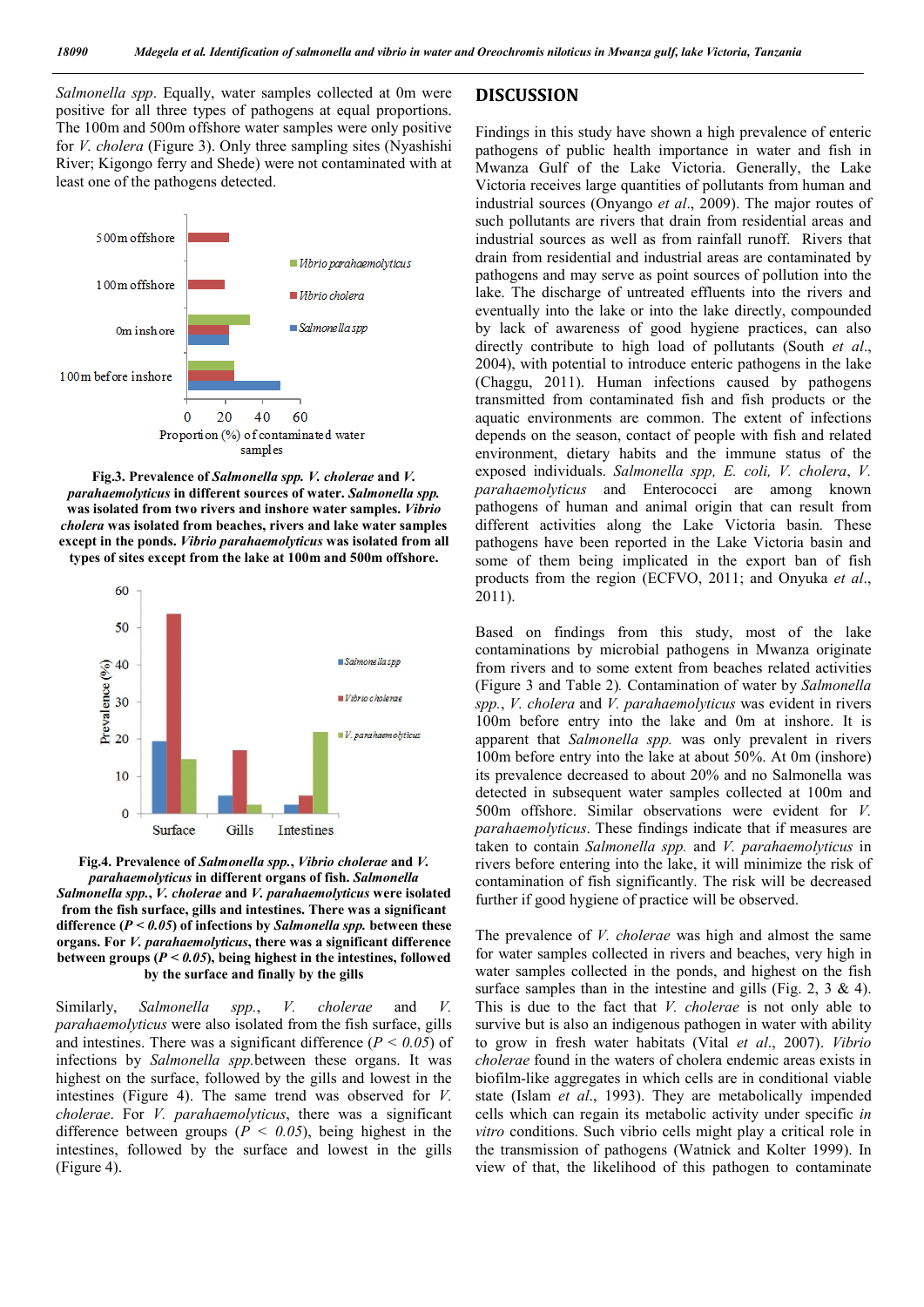deep water fishes is high. This is evidenced by findings presented in figure 3 where the same prevalence of about 20% was pragmatic in all types of water including the rivers, beaches and the lake regardless of the distance from the inshore.

*Vibrio cholerae* is often transmitted by water but fish or fish products that have been in contact with contaminated water or faeces from infected persons also frequently serve as a source of infection (Kam *et al*., 1995; Colwell, 1996; and Rabbani G. H. and Greenough, 1999). Grey water is another source of pathogens of public health importance with potential to contaminate Lake Victoria water (Rabbani G. H. and Greenough, 1999). Since *V. cholerae* is a normal inhabitant in water bodies, implies that even if the disease can be eliminated from human and animal populations, the vibrio will continue to survive independently in the environment. This calls for measures with capacity to eliminate the pathogens in fish and fish products processed for export and local markets. The results from this study have shown that *Salmonella spp.* was the most prevalent pathogen in rivers 100m before entry into the lake and at inshore which could be the reason for its high prevalence on the surface, gills and intestines of fish. Since no *Salmonella spp.* was isolated in offshore water samples where fishing is done, the pathogens found on the fish surface and gills could be due poor handling and contamination during fishing, inshore water and handling containers. At the beach, live fish were transferred into the containers filled with water from the inshore or beaches. Thus, it is likely that water from the inshore was the source of *Salmonella spp.*isolated on the fish surfaces and gills at significantly higher proportion (*P < 0.05*) than in the intestines (Figure 4).

*Vibrio parahaemolyticus* that cause self limiting and rarely fatal, mild to moderate gastrointestinal infections in humans is often associated with consumption of sea food. It is a normal microflora of coastal and estuarine waters and an obligate halophile that grows at salt concentration of at least 0.5%. In Tanzania, the occurrence of *V. parahaemolyticus* at high proportions has been reported in coastal waters and fish (Ijumba (1984). It is rarely isolated in freshwater environment (Sarker *et al*., 1985) and fish. This is supported by findings from previous studies that reported prevalence of *V. parahaemolyticus* at 1% and 0.3% in fish in Lake Naivasha and Lake Victoria respectively (Kagiko *et al*., 2001). Previous detailed studies of *V. parahaemolyticus* in Nile perch and in deep waters and sediments in Lake Victoria demonstrated a prevalence of 0% (Mhongole, 2009). Since during this study, none of water samples collected at offshore in the lake was positive for *V. parahaemolyticus*, indicates that the isolates found in Water Rivers and beach (inshore water) samples may be results from humans and their related activities.

### Conclusion

Based on findings from this study, it is evident that rivers are the main point sources that have a significant contribution to the total microbial pollutants in water and fish in the lake. Detection of high prevalence of *Salmonella spp.*, *V. cholerae* and *V. parahaemolyticus* is an indication that these pathogens are responsible for making fish and water unsafe for human consumption. Further, the pathogens may also be responsible for endemic state of enteric diseases in humans in Mwanza city. The effect of these pathogens on consumers, fishermen, processors and traders among others, can be controlled by HACCP which if stringently implemented, can ensure the safety of fish and fish products intended for export and local markets.

#### Acknowledgements

We would like to acknowledge the SIDA-SAREC that funded this project through The Inter-University Council for East Africa (IUCEA) Lake Victoria Research Initiative (VicRes) (VIC/P14/07). Further acknowledgements are extended to Sokoine University of Agriculture, University of Nairobi, Makerere University, the National Fish Quality Control Laboratory (NFQC) and Fisheries Education and Training Agency (FETA) both at Nyegezi, Mwanza, for supporting the implementation of this study. Cooperation and support received from communities and fishermen in the sampling sites is also highly acknowledged.

### REFERENCES

- Chaggu, E. O. 2011. Greywater Reuse and Recycling Potential: The Case of Mwanza City. The Open Environ. Eng. J, 4: 78-88.
- Colwell, R.R. 1996. Global climate and infectious disease: the cholera paradigm. Sci, 274: 2025–2031.
- ECFVO 2011. European Commission (EC), Health & Consumer Protection Directorate-General Directorate F - Food and Veterinary Office, 2011: Final Report of an Audit Carried Out in Tanzania from 15 to 24 June 2011 in Order to Evaluate the Control Systems in Place Governing the Production of Fishery Products Intended for Export to The European Union. DG (SANCO) 2011-8899 - MR Final.
- ECFVO: European Commission (EU), Health & Consumer Protection Directorate-General Directorate F - Food and Veterinary Office, 2006. Final Report of a Mission Carried Out in Tanzania from 25 September to 6 October 2006 in Order to Assess the Public Health Controls and the Conditions of Production of Fishery Products. DG (SANCO)/8241/2006 – MR Final.
- Ijumba, P. K. 1984. Occurrence of Vibrio parahaemolyticus in Tanzanian coastal waters and fish. *E. Afr. Med. J,* 61(9): 675-680.
- Islam, M.S., Drasar, B.S. and Sack, R.B. 1993. The aquatic environment as reservoir of *Vibrio cholerae*. *J. Diarrhoeal. Dis. Res*. 11, 197-206.
- Kagiko, M. M., Damiano, W. A. and Kayihura, M. M. 2001. Characterization of Vibrio parahaemolyticus isolated from fish in Kenya. *E. Afr. Med. J,* 78: 124-127.
- Kam, K. M., Leung, T. H., Ho, Y. Y., Ho, N. K. and Saw, T. A., 1995. Outbreak of Vibrio cholerae 01 in Hong Kong related to contaminated fish tank water. *Public. Health,* 109(5): 389–395.
- Mdegela, R.H., Mabiki, F., Msigala, S., Mwesongo, J., Mhina, M. P., Waweru, K., Mbuthia, P. and Byarugaba, D. K. 2014. Detection and Quantification of Oestrogenic Endocrine Disruptors in Water in Mwanza Gulf in the Lake Victoria Basin, Tanzania. *Huria J,* 16: 150-163